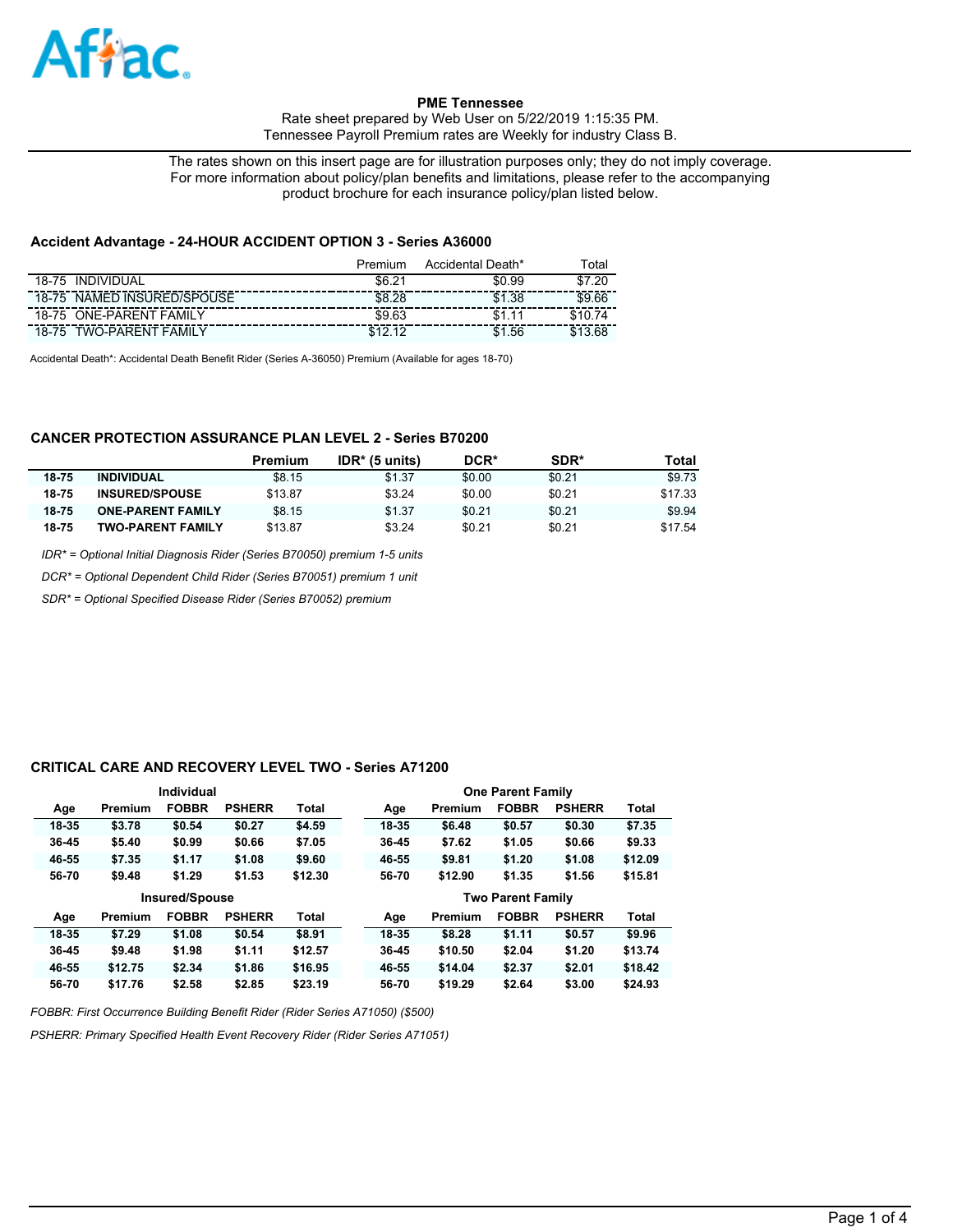

Rate sheet prepared by Web User on 5/22/2019 1:15:35 PM. Tennessee Payroll Premium rates are Weekly for industry Class B.

The rates shown on this insert page are for illustration purposes only; they do not imply coverage. For more information about policy/plan benefits and limitations, please refer to the accompanying product brochure for each insurance policy/plan listed below.

# **AFLAC-SHORT TERM DISABILITY - Series A-57600**

#### **Elimination Period Accident/Sickness - 0/7 DAYS**

| <b>Annual Income</b>  |       | \$22,000 | \$24,000 | \$26,000 | \$28,000 | \$30,000 | \$32,000 | \$34,000 | \$36,000 | \$38,000 | \$40.000 |
|-----------------------|-------|----------|----------|----------|----------|----------|----------|----------|----------|----------|----------|
| <b>Benefit Period</b> | Aae   | \$1.100  | \$1.200  | \$1.300  | \$1.400  | \$1.500  | \$1.600  | \$1.700  | \$1,800  | \$1.900  | \$2,000  |
| 3 MONTHS              | 18-49 | \$7.59   | \$8.28   | \$8.97   | \$9.66   | \$10.35  | \$11.04  | \$11.73  | \$12.42  | \$13.11  | \$13.80  |
|                       | 50-64 | \$8.91   | \$9.72   | \$10.53  | \$11.34  | \$12.15  | \$12.96  | \$13.77  | \$14.58  | \$15.39  | \$16.20  |
|                       | 65-74 | \$10.56  | \$11.52  | \$12.48  | \$13.44  | \$14.40  | \$15.36  | \$16.32  | \$17.28  | \$18.24  | \$19.20  |

### **AFLAC PLUS RIDER**

| <b>Aflac Plus Rider</b> |
|-------------------------|
| \$0.72                  |
| \$1.02                  |
| \$1.77                  |
| \$2.97                  |
|                         |

### **AFLAC VALUE RIDER**

|       | <b>Aflac Value Rider</b> |
|-------|--------------------------|
| 18-69 | \$2.52                   |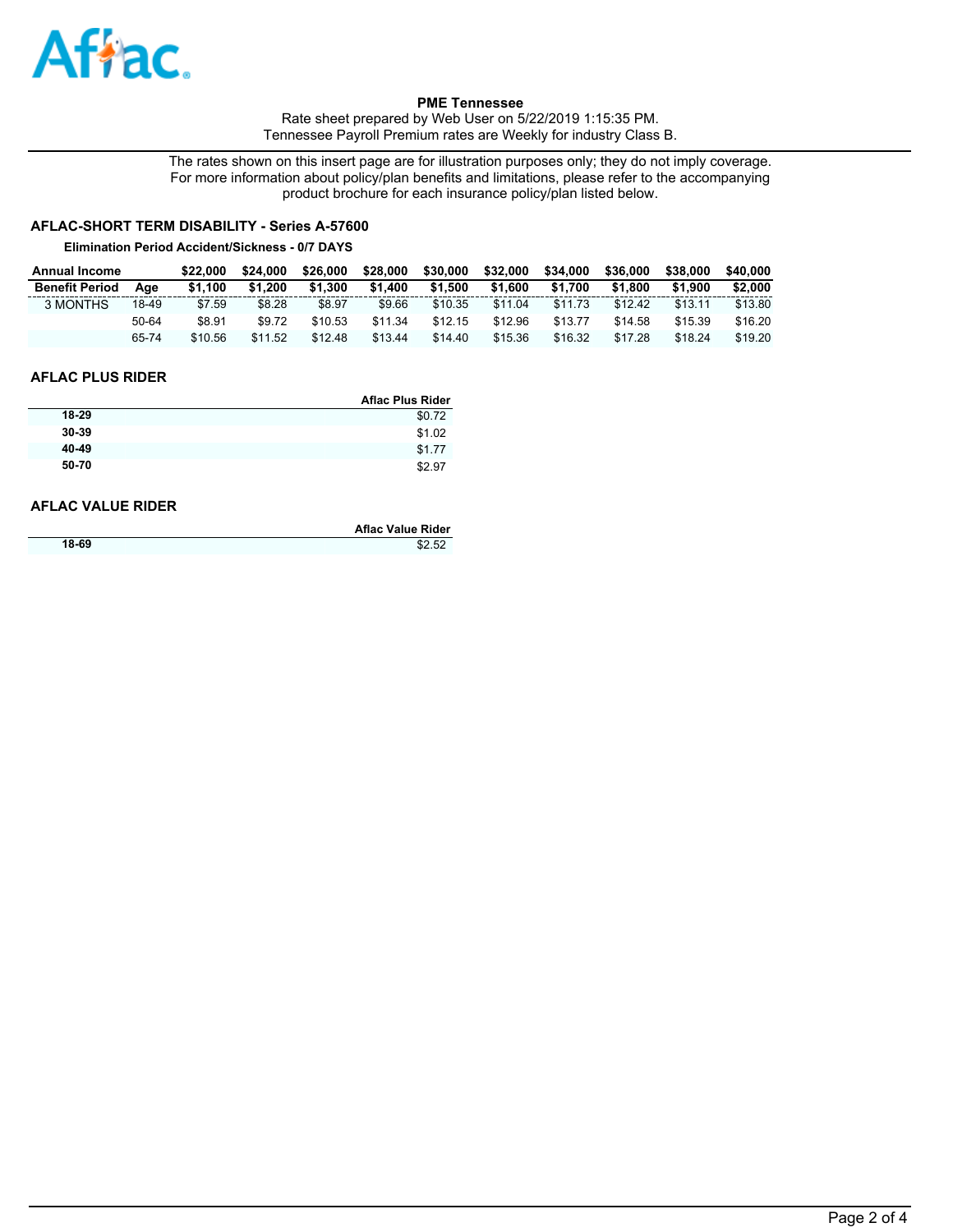

Rate sheet prepared by Web User on 5/22/2019 1:15:35 PM. Tennessee Payroll Premium rates are Weekly for industry Class B.

The rates shown on this insert page are for illustration purposes only; they do not imply coverage. For more information about policy/plan benefits and limitations, please refer to the accompanying product brochure for each insurance policy/plan listed below.

### **AFLAC HOSPITAL CHOICE - Option 1 Benefit Amount 500 - Series B40100**

|                         | Premium | <b>EBR</b> | <b>HSSCR</b> | Total   |
|-------------------------|---------|------------|--------------|---------|
| 18-49 INDIVIDUAL        | \$3.84  | \$2.61     | \$4.11       | \$10.56 |
| 50-59                   | \$3.93  | \$2.97     | \$5.28       | \$12.18 |
| $60 - 75$               | \$4.05  | \$3.00     | \$6.87       | \$13.92 |
| 18-49 INSURED/SPOUSE    | \$5.01  | \$5.49     | \$7.53       | \$18.03 |
| 50-59                   | \$5.31  | \$6.15     | \$10.47      | \$21.93 |
| 60-75                   | \$5.46  | \$6.21     | \$13.14      | \$24.81 |
| 18-49 ONE-PARENT FAMILY | \$5.01  | \$5.19     | \$5.70       | \$15.90 |
| 50-59                   | \$5.13  | \$5.31     | \$6.48       | \$16.92 |
| 60-75                   | \$5.25  | \$5.43     | \$8.52       | \$19.20 |
| 18-49 TWO-PARENT FAMILY | \$5.73  | \$6.66     | \$7.68       | \$20.07 |
| 50-59                   | \$5.85  | \$6.75     | \$10.47      | \$23.07 |
| 60-75                   | \$5.97  | \$7.05     | \$14.04      | \$27.06 |

*EBR\*: Extended Benefit Rider Premium (Available for ages 18-75)*

*HSSCR\*: Hospital Stay and Surgical Care Rider Premium (Available for ages 18-75) \*Note – The Extended Benefit Rider and Hospital Stay and Surgical Care Rider are not available with Option H.*